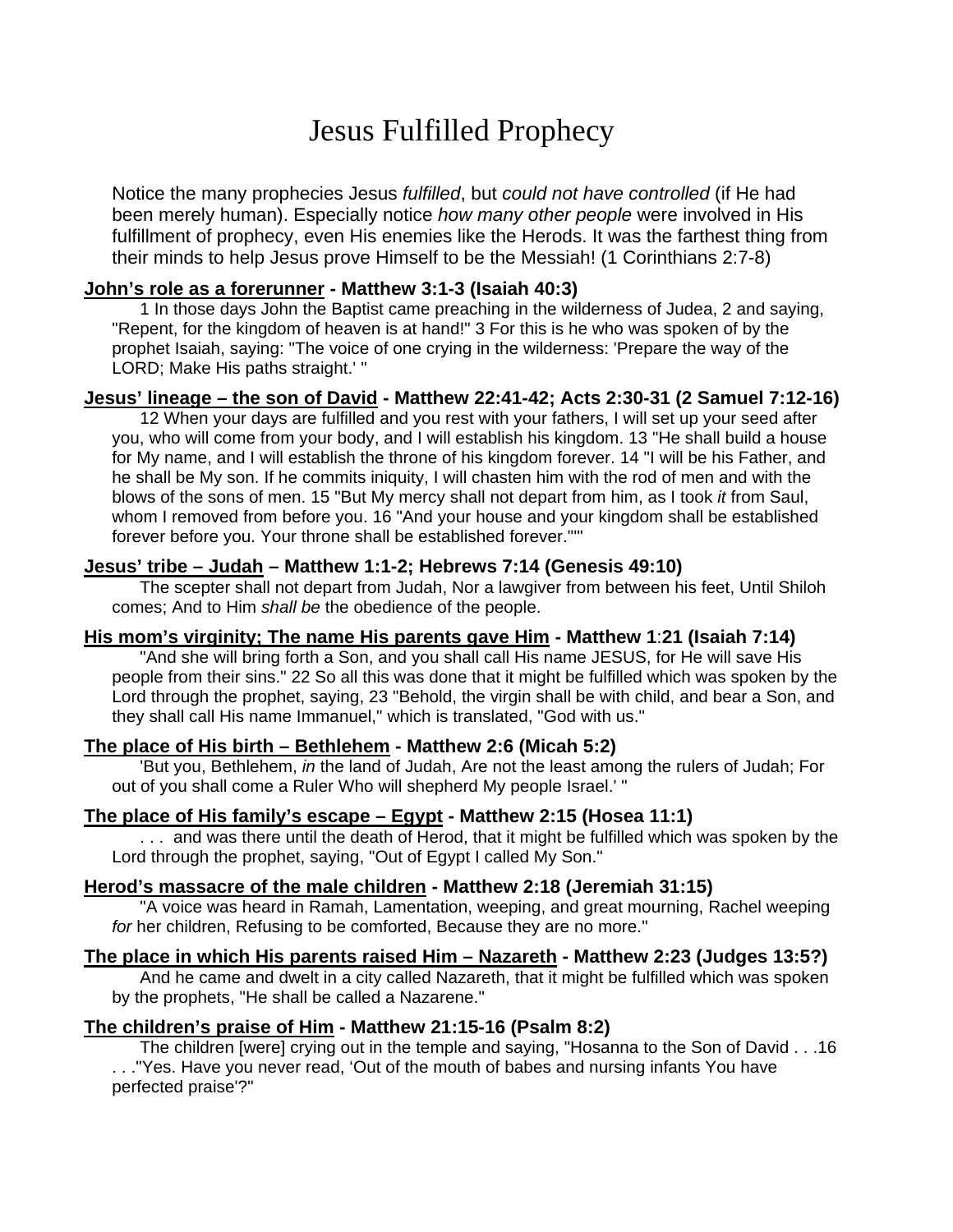# **The Jewish leaders' rejection of Him - Matthew 21:42 (Psalm 118:22-23)**

 Jesus said to them, "Have you never read in the Scriptures: 'The stone which the builders rejected Has become the chief cornerstone. This was the LORD's doing, And it is marvelous in our eyes'?

# **The disciples' abandonment of Him - Matthew 26:31 (See also verses 54, 56) (Zechariah 13:7)**

 31 Then Jesus said to them, "All of you will be made to stumble because of Me this night, for it is written: 'I will strike the Shepherd, And the sheep of the flock will be scattered.'

## **Judas' use of the blood money - Matthew 27:1-10 (Jeremiah 32:6-9)**

 3 Then Judas, His betrayer, seeing that He had been condemned, was remorseful and brought back the thirty pieces of silver to the chief priests and elders, . . . 9 Then was fulfilled what was spoken by Jeremiah the prophet, saying, "And they took the thirty pieces of silver, the value of Him who was priced, whom they of the children of Israel priced, 10 "and gave them for the potter's field, as the LORD directed me."

# **Pilate's condemnation of Jesus with the thieves - Mark 15:27-28 (Isaiah 53:12)**

 27 With Him they also crucified two robbers, one on His right and the other on His left. 28 So the Scripture was fulfilled which says, "And He was numbered with the transgressors."

# **The soldiers' casting lots for His clothing - Matthew 27:35/John 19:24 (Psalm 22:18)**

 Then they crucified Him, and divided His garments, casting lots, that it might be fulfilled which was spoken by the prophet: "They divided My garments among them, And for My clothing they cast lots."

# **The mode of His execution – crucifixion - Matt. 27:46 (Psalm 22:1)**

Verses 6-8, scorn and ridicule (See Matt. 27:39-44)

 Verses 14-17, the manner of death **[Note: Crucifixion had not been invented in the time of David.]** 

# **Jesus' thirst and the offer of sour wine - John 19:28-29 (Psalm 22:15; 69:21)**

 After this, Jesus, knowing that all things were now accomplished, that the Scripture might be fulfilled, said, "I thirst!" 29 Now a vessel full of sour wine was sitting there; and they filled a sponge with sour wine, put it on hyssop, and put it to His mouth.

# **The way to prove He had died – piercing - John 19:32-37 (Zechariah 12:10)**

 Then the soldiers came and broke the legs of the first and of the other who was crucified with Him. 33 But when they came to Jesus and saw that He was already dead, they did not break His legs. 34 But one of the soldiers pierced His side with a spear, and immediately blood and water came out. . . . 36 For these things were done that the Scripture should be fulfilled, "Not *one* of His bones shall be broken." **37** And again another Scripture says, "They shall look on Him whom they pierced." (See also Ex. 12:46; Num. 9:12; Psalm 34:20)

# **Summary concerning the "Passion" of Jesus - Acts 4:25-28**

"'Why did the nations rage, And the people plot vain things? 26 The kings of the earth took their stand, And the rulers were gathered together Against the LORD and against His Christ.' 27 "For truly against Your holy Servant Jesus, whom You anointed, both Herod and Pontius Pilate, with the Gentiles and the people of Israel, were gathered together 28 "to do whatever Your hand and Your purpose determined before to be done.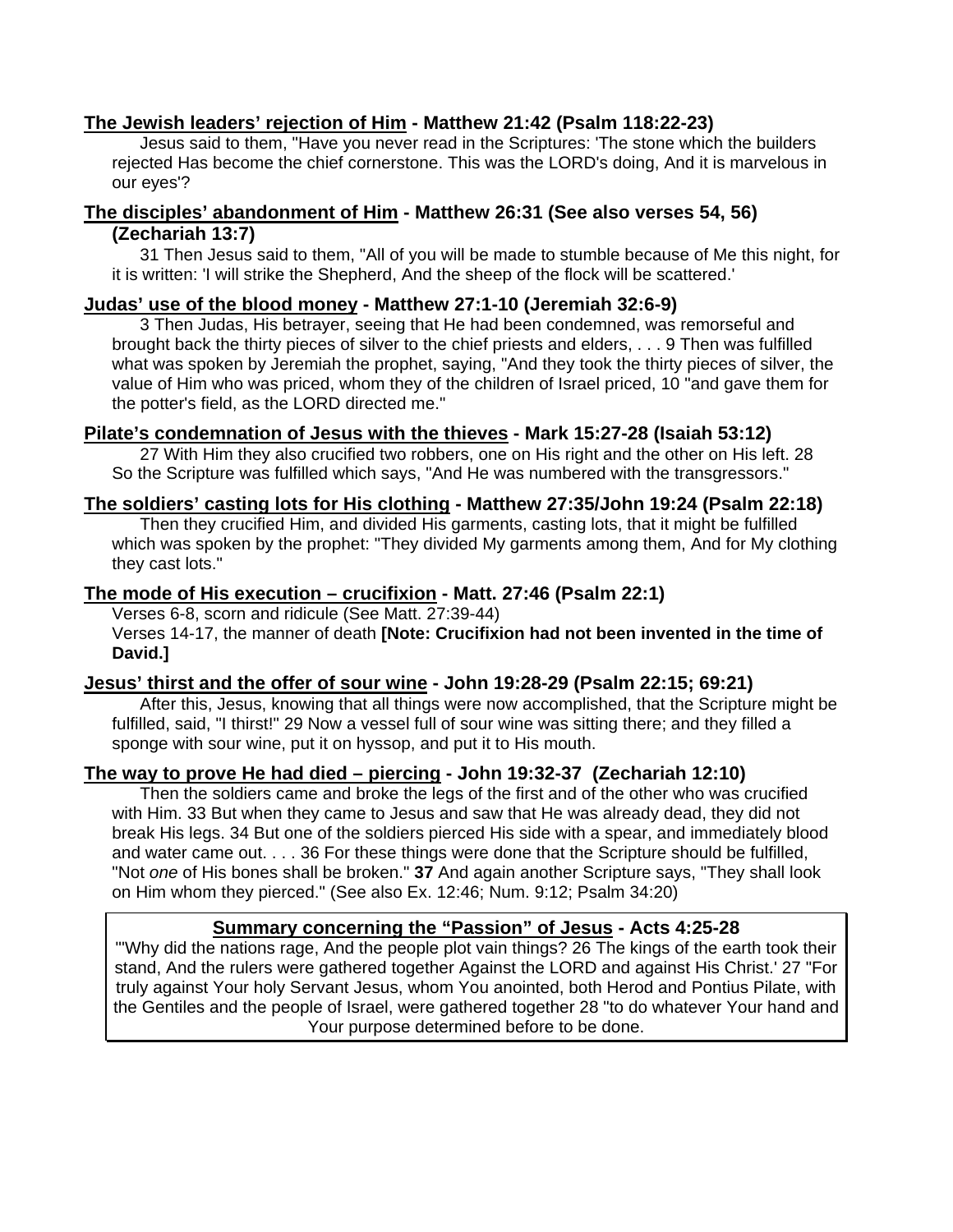# **The place He was buried – a rich man's tomb - Mark 15:43-46 (Isaiah 53:9)**

 43 Joseph of Arimathea, a prominent council member, who was himself waiting for the kingdom of God, coming and taking courage, went in to Pilate and asked for the body of Jesus. . . . 46 Then he bought fine linen, took Him down, and wrapped Him in the linen. And he laid Him in a tomb which had been hewn out of the rock, and rolled a stone against the door of the tomb.

# **His resurrection - Acts 2:24-28 (Psalm 16:8-11)**

 ... whom God raised up, having loosed the pains of death, because it was not possible that He should be held by it. 25 "For David says concerning Him: 'I foresaw the LORD always before my face, For He is at my right hand, that I may not be shaken. 26 Therefore my heart rejoiced, and my tongue was glad; Moreover my flesh also will rest in hope. 27 For You will not leave my soul in Hades, Nor will You allow Your Holy One to see corruption. 28 You have made known to me the ways of life; You will make me full of joy in Your presence.'

## **His ascension - Acts 2:33-35 (See also Matthew 22:44) (Psalm 110:1)**

 "Being exalted to the right hand of God, and having received from the Father the promise of the Holy Spirit, He poured out this which you now see and hear. 34 "For David did not ascend into the heavens, but he says himself: 'The LORD said to my Lord, "Sit at My right hand, 35 Till I make Your enemies Your footstool."'

## **His crushing of Satan – Galatians 4:4/Revelation 12:7-12 (Genesis 3:15)**

 And I will put enmity Between you and the woman, And between your seed and her Seed; He shall bruise your head, And you shall bruise His heel."

# **His blessing to all nations - Acts 3:25 (Genesis 12:1-3)**

 You are sons of the prophets, and of the covenant which God made with our fathers, saying to Abraham, 'And in your seed all the families of the earth shall be blessed.'

# **His similarities to Moses - Acts 3:22-23 (Deuteronomy 18:15)**

 "For Moses truly said to the fathers, 'The LORD your God will raise up for you a Prophet like me from your brethren. Him you shall hear in all things, whatever He says to you. 23 'And it shall be *that* every soul who will not hear that Prophet shall be utterly destroyed from among the people.'

## **His use of healing - Matthew 8:16-17 (Isaiah 53:4)**

 He cast out the spirits [demons] with a word, and healed all who were sick, 17 that it might be fulfilled which was spoken by Isaiah the prophet, saying: "He Himself took our infirmities And bore our sicknesses."

# **Also notice things that Jesus had more direct control over:**

## **His base of operation - Matthew 4:13-16 (Isaiah 9:1-2)**

 And leaving Nazareth, He came and dwelt in Capernaum, which is by the sea, in the regions of Zebulun and Naphtali, 14 that it might be fulfilled which was spoken by Isaiah the prophet, saying: 15 "The land of Zebulun and the land of Naphtali, By the way of the sea, beyond the Jordan, Galilee of the Gentiles: 16 The people who sat in darkness have seen a great light . . .

## **His meek temperament - Matthew 12:16-21 (Isaiah 42:1-4)**

 Yet He warned them not to make Him known, 17 that it might be fulfilled which was spoken by Isaiah the prophet, saying: 18 "Behold! My Servant whom I have chosen, My Beloved in whom My soul is well pleased! I will put My Spirit upon Him, And He will declare justice to the Gentiles. 19 He will not quarrel nor cry out, Nor will anyone hear His voice in the streets. 20 A bruised reed He will not break, And smoking flax He will not quench, Till He sends forth justice to victory; 21 And in His name Gentiles will trust."